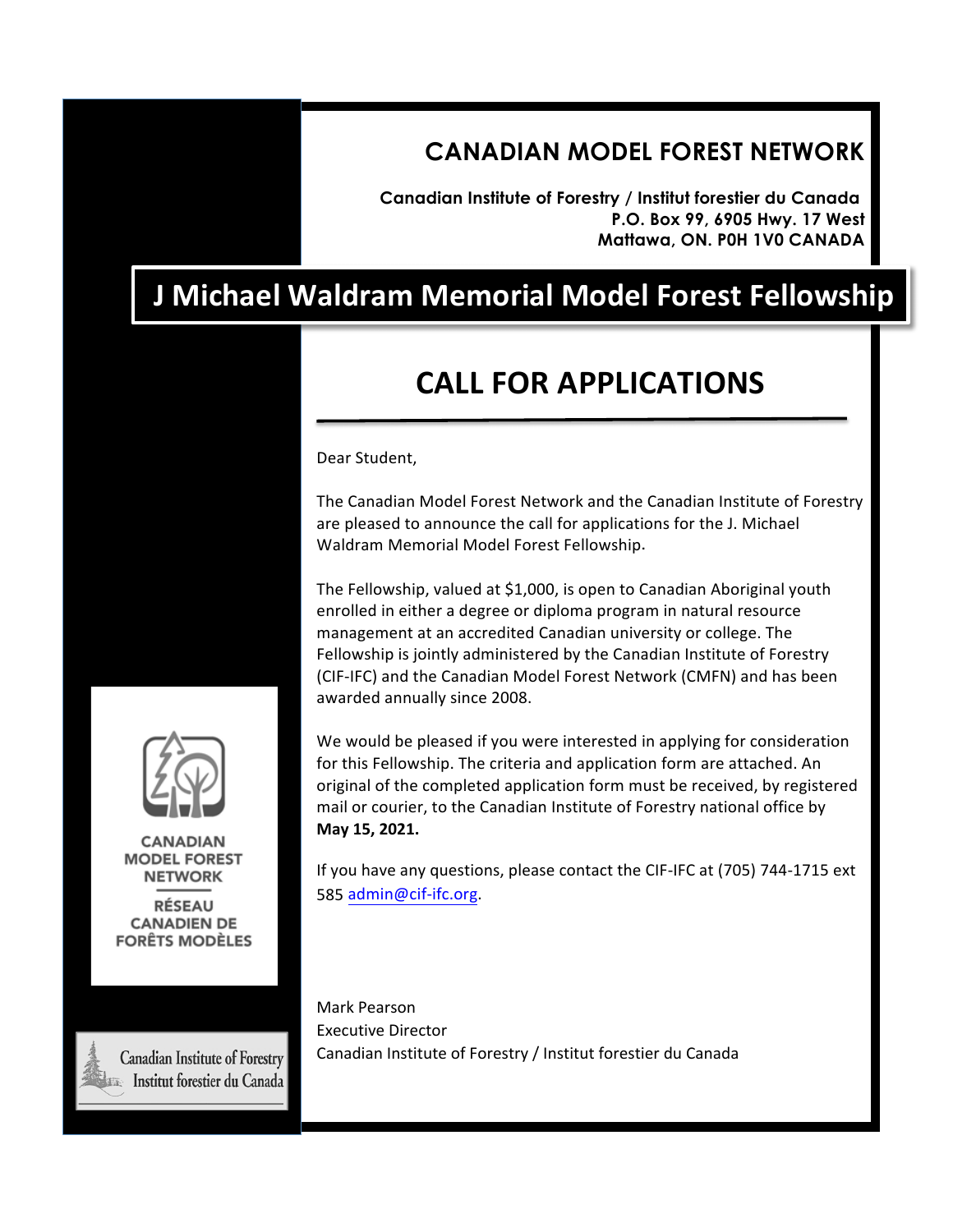# **J.\$MICHAEL\$WALDRAM**

**Memorial Model Forest Fellowship** 

### CRITERIA & APPLICATION FORM

An original of the complete application must be received by registered mail or courier at the Canadian Institute of Forestry national office by May 15, 2022.



RÉSEAU<br>CANADIEN DE<br>FORÊTS CANADIAN **MODEL FOREST NETWORK MODÈLES**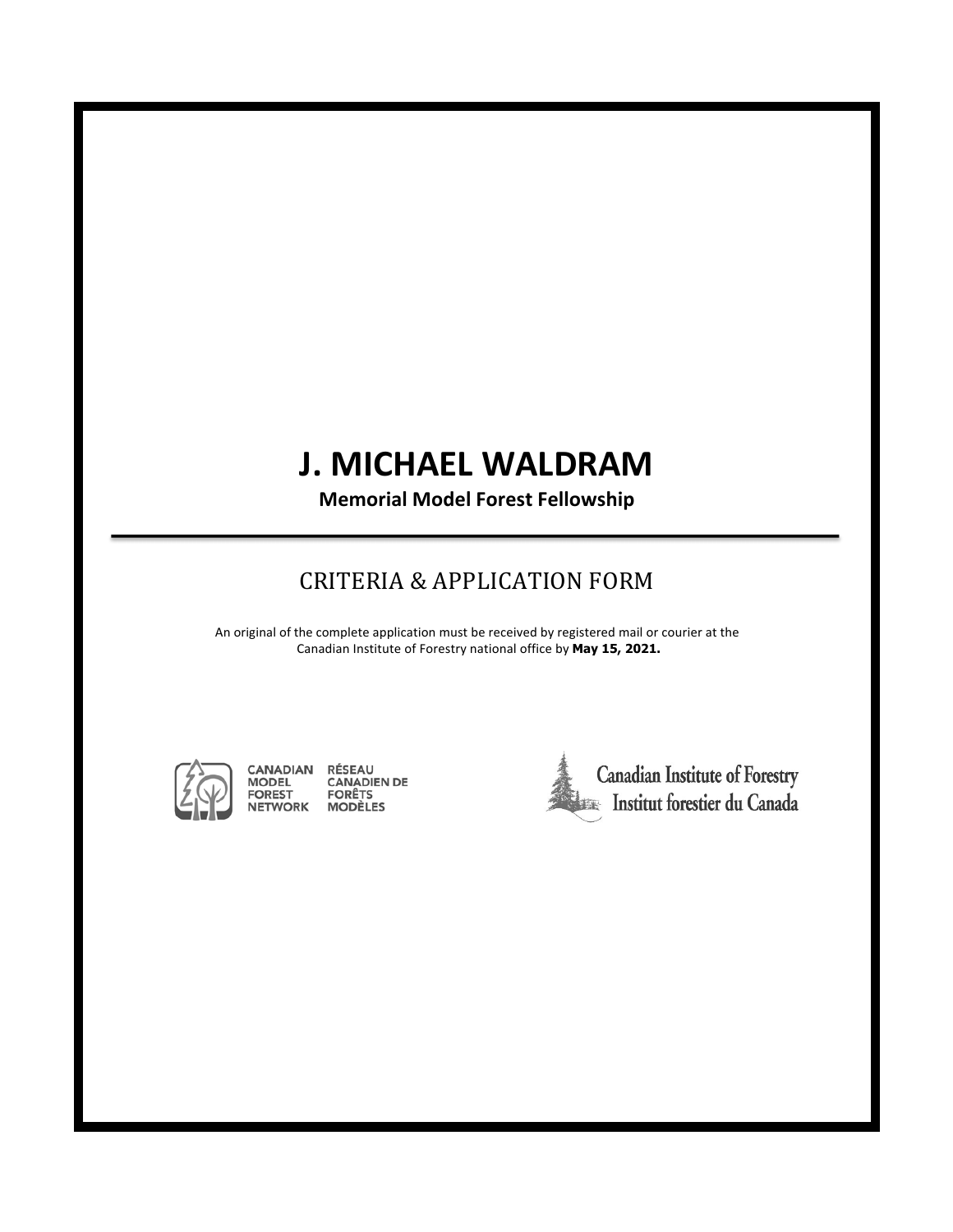#### **The Canadian Model Forest Network has established the J. Michael Waldram Memorial Model Forest** Fellowship, offered as part of the suite of awards bestowed annually by the Canadian Institute of Forestry. The first Fellowship was awarded in 2008.

J. Michael (Mike) Waldram was the General Manager of the Manitoba Model Forest since its inception in 1993, until his passing in January 2006. Mike strove to enhance the participation of Aboriginal peoples in the Model Forest program as well as in forest management decision making. In particular, Mike viewed the participation of Aboriginal youth as an integral component of the future of Aboriginal involvement in all aspects of natural resource management. One of sustainable forest management's strongest supporters, Mike began his career with his graduation from the University of New Brunswick, Faculty of Forestry. Shortly thereafter, Mike was applying his forestry knowledge with the Ontario government in forests across northern and northwestern Ontario. As a Registered Professional Forester (RPF), Mike would become well known in government and the forest industry.

His passion and love for the forest, coupled with a gifted ability to bring together diverse peoples from all walks of life, along with their differing perspectives and viewpoints, will continue through the ongoing progress and future achievements of the Canadian Model Forest Network, and all Canadian Aboriginal youth who benefit from his legacy.

The J. Michael Waldram Memorial Model Forest Fellowship is valued at \$1,000. It is open to all Canadian Aboriginal youth enrolling in at least their second year in either a degree or diploma program in natural resource management at a Canadian university or college. The Fellowship is jointly administered by the Canadian Institute of Forestry (CIF-IFC) and the Canadian Model Forest Network (CMFN).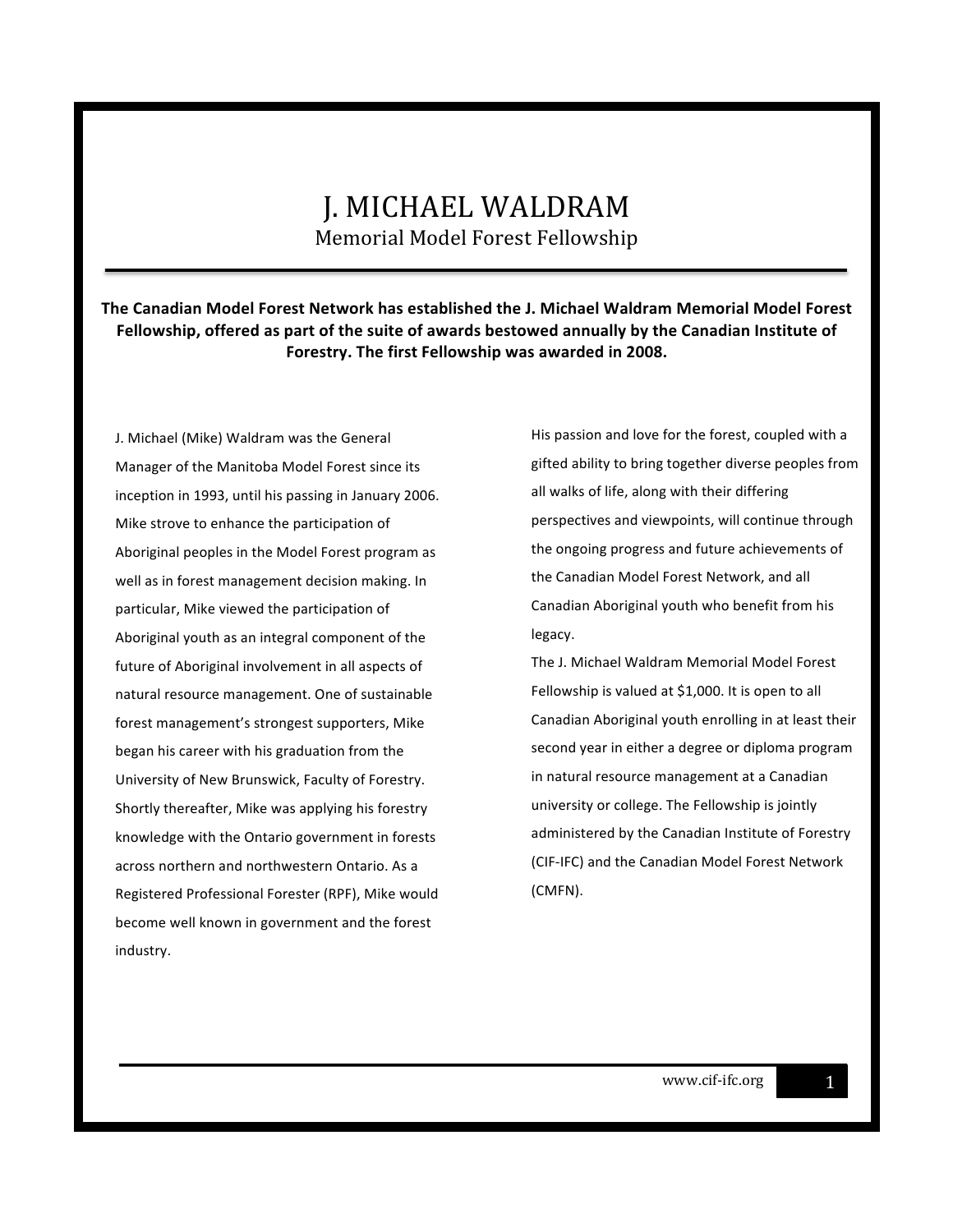### - Criteria -

#### APPLICATION CRITERIA

- 1. The individual is a Canadian Aboriginal youth (under 30 years of age).
- 2. The individual is enrolling in at least their second year in either a degree or diploma program in natural resource management at a Canadian university or college.
- 3. The individual has not previously received the Fellowship.

#### APPLICATION'PROCEDURES''

- 1. A signed application form for the award may be submitted by anyone who meets the application criteria.
- 2. The applicant is required to write a letter (not to exceed 500 words) describing their interest in natural resources, and why they would like to be considered for the fellowship.
- 3. Individual letters of support from the applicant's former educational institution (e.g., high school), family or community are encouraged.

Application forms are available from the following websites:



www.cif-ifc.org

**Completed application forms must be received by May 15, 2021.**

**Canadian Institute of Forestry PO Box 99, Mattawa, Ontario, P0H 1V0 admin@cif-ifc.org Information:\$705.744.1715 x 585**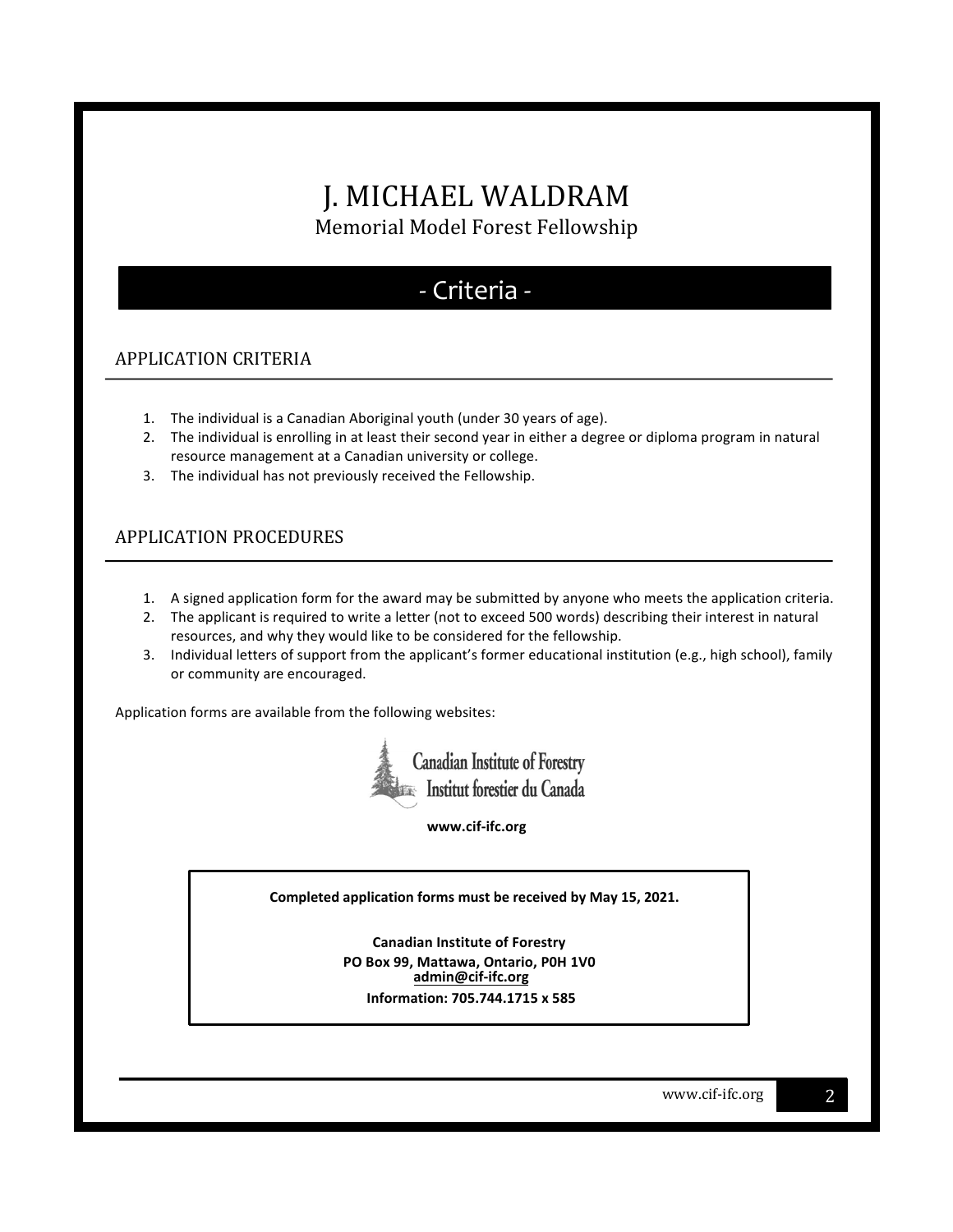## - Criteria -

#### SELECTION CRITERIA

Consideration will be given to the individual's:

- **Capability:** S/he demonstrates initiative, leadership and interest in natural resources.
- **Service to the Community:** S/he indicates an interest in providing a service to the community (e.g. either the natural resource community or their family community).
- **Personal and General Information:** Include additional information about the individual that is relevant to the Fellowship.

#### THE FELLOWSHIP

A \$1,000 award will be provided with an appropriate citation. In addition, the successful applicant will receive a one-year student membership to the **Canadian Institute of Forestry**.

#### **ANNOUNCEMENT**

The Fellowship will be formally presented at a special ceremony during the Canadian Institute of Forestry Annual General Meeting.

Fellowship recipients agree to standard publicity notification arranged by the Canadian Institute of Forestry and the Canadian Model Forest Network and their partners. Details of the fellowship will be published in *The Forestry Chronicle* and on the Institute's web site (www.cif-ifc.org) and publications of the Canadian Model Forest Network.

#### **DEADLINES**

By May 15, 2021, an original of the completed application must be received by registered mail or courier at the Canadian Institute of Forestry national office.

> Canadian Institute of Forestry P.O. Box 99, Mattawa, Ontario P0H 1V0

Information: 705.744.1715 x 585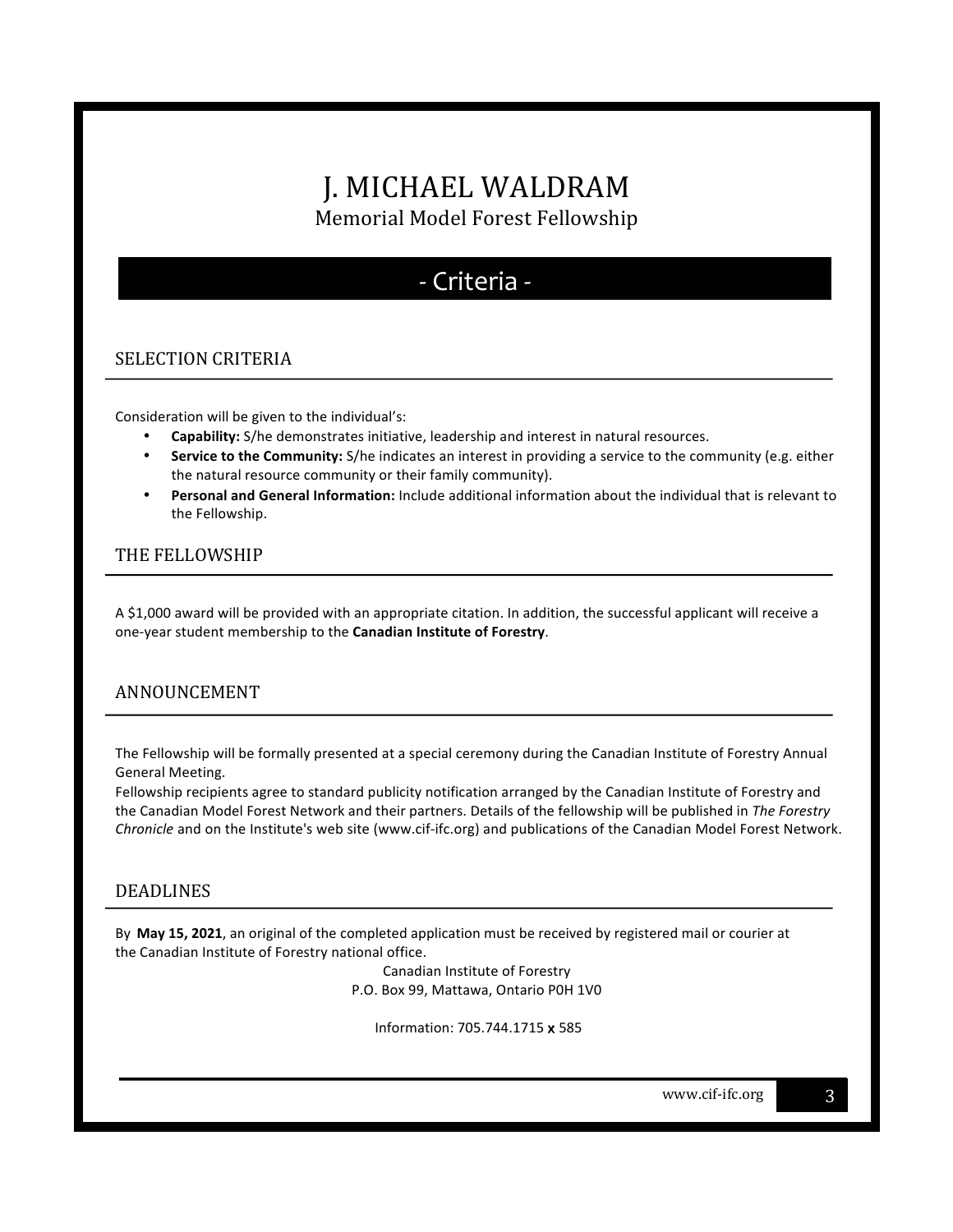## **APPLICATION FORM 4**

#### PART 1: APPLICANT INFORMATION

| Name                      |                                                          |
|---------------------------|----------------------------------------------------------|
| <b>Address</b>            |                                                          |
|                           | Postal code                                              |
| E-mail                    |                                                          |
| Tel                       |                                                          |
| Fax                       |                                                          |
|                           |                                                          |
| NATURAL RESOURCES PROGRAM |                                                          |
| <b>Name of School</b>     | <u> 1980 - Jan Barat, amerikansk politiker (d. 1980)</u> |
| <b>Address</b>            |                                                          |
|                           | Postal code                                              |
| Program                   |                                                          |

#### PART 2: LETTER OF INTEREST BY APPLICANT

The applicant is required to write a letter (not to exceed 500 words) describing their interest in natural resources and why they would like to be considered for the fellowship.

Consideration will be given to the applicant's:

- **Capability:** S/he demonstrates initiative, leadership and interest in natural resources.
- **Service to the Community:** S/he indicates an interest in providing a service to the community (e.g. either the natural resource community or their family community).
- Personal and General Information: Include additional information about the individual that is relevant to the Fellowship.